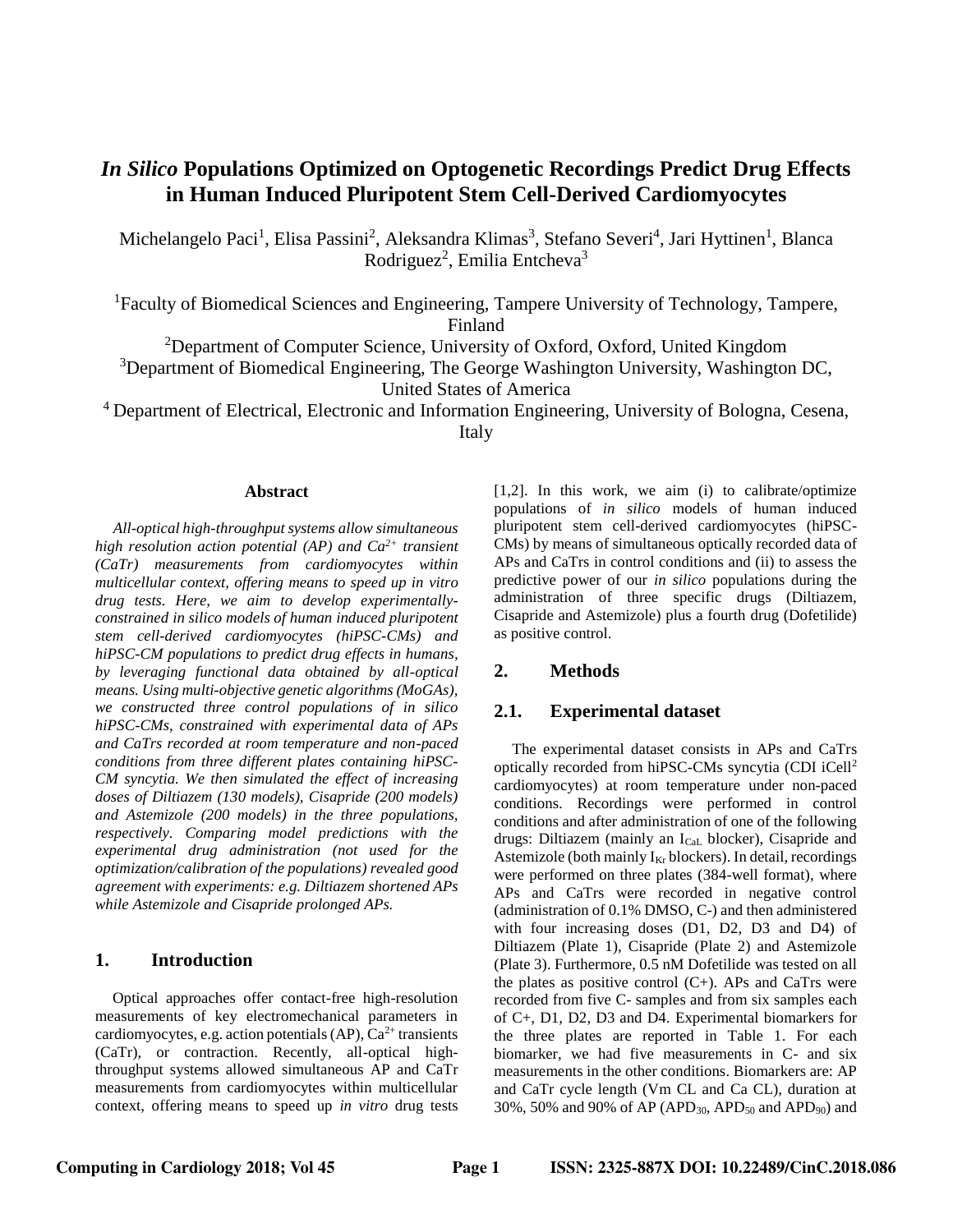Table 1. Lower bounds (LB) and upper bounds (UB) for the five AP biomarkers and the six CaTr biomarkers for the three plates in C- conditions. Values in bold were computed as mean±2SD, values in italic were computed as mean±3SD, to be used in section 2.2.2.

|                 | Plate 1 |           | Plate 2 |             | Plate 3 |      |
|-----------------|---------|-----------|---------|-------------|---------|------|
|                 | LB      | <b>UB</b> | LB      | $_{\rm UB}$ | LB      | UB   |
| $Vm CL$ (ms)    | 4989    | 8423      | 2172    | 4255        | 3079    | 5222 |
|                 | 4690    | 9019      | 1842    | 4712        | 3003    | 5461 |
| $APD_{90}$ (ms) | 786     | 1145      | 938     | 1116        | 831     | 1275 |
|                 | 756     | 1196      | 916     | 1142        | 721     | 1386 |
| $APD50$ (ms)    | 520     | 752       | 736     | 910         | 698     | 921  |
|                 | 504     | 772       | 717     | 934         | 672     | 958  |
| $APD30$ (ms)    | 391     | 575       | 515     | 673         | 459     | 719  |
|                 | 377     | 586       | 502     | 693         | 438     | 767  |
| Vm Tri90-30     | 393     | 571       | 418     | 478         | 253     | 564  |
| (ms)            | 369     | 611       | 406     | 491         | 175     | 641  |
| $Ca CL$ (ms)    | 4997    | 8429      | 2174    | 4255        | 3084    | 5218 |
|                 | 4701    | 9028      | 1845    | 4711        | 3019    | 5455 |
| $CTD_{90}$ (ms) | 904     | 2306      | 1564    | 2023        | 1434    | 2322 |
|                 | 554     | 2656      | 1541    | 2093        | 1310    | 2460 |
| $CTD50$ (ms)    | 804     | 1163      | 979     | 1095        | 918     | 1149 |
|                 | 751     | 1194      | 972     | 1106        | 882     | 1178 |
| $CTD_{30}$ (ms) | 644     | 903       | 828     | 903         | 761     | 931  |
|                 | 615     | 918       | 825     | 909         | 734     | 945  |
| Ca tRise        | 221     | 373       | 331     | 413         | 286     | 443  |
| (ms)            | 196     | 382       | 312     | 423         | 277     | 463  |
| Ca Tri90-30     | 258     | 1545      | 727     | 1121        | 667     | 1424 |
| (ms)            | 0       | 1867      | 681     | 1186        | 567     | 1545 |

of CaTr (CTD<sub>30</sub>, CTD<sub>50</sub>, CTD<sub>90</sub>), AP and CaTr triangulation (Vm Tri90-30=APD<sub>90</sub>-APD<sub>30</sub> and Ca Tri90-30=CTD90-CTD30) and CaTr time to rise from 10% to 90% (Ca tRise). For each plate and biomarker, we considered as lower bounds  $(LB_i, LB_{3SD,i})$  the smallest of mean-2SD and mean-3SD, while as upper bounds  $(UB_i, UB_{3SD,i})$  the maximum of mean+2SDand mean+3SD of the five control measurements for the biomarker i (see Table 1, values in bold for  $\pm 2SD$  and in italic for  $\pm 3SD$ ).

## **2.2.** *In silico* **modeling**

## **2.2.1 Adapting the hiPSC-CM model to room temperature**

Simulations were performed with the recently published Paci2018 hiPSC-CM model [3], which was tuned and validated to simulate APs and CaTrs at 37°C. To simulate the aforementioned experiments, we adapted the model to room temperature  $(21^{\circ}C)$  by rescaling the model time constants for the main ionic currents according to the Q10 factors reported in Table 2.

Table 2. Q10 factors to translate the model from 37°C to  $21^{\circ}$ C [4-7].

| Ionic current            | Q10 factors |
|--------------------------|-------------|
| $I_{\rm Na}$             | 2.00        |
| $\Gamma_{\rm NaI}$       | 2.20        |
| $I_{\text{CaI}}$ .       | 2.10        |
| $\mathbf{I}$             | 4.50        |
| $I_{Kr}$ activation      | 4.55        |
| $I_{Kr}$ inactivation    | 3.08        |
| $I_{Ks}$                 | 2.00        |
| $\mathbf{I}_{\text{to}}$ | 2.00        |

#### **2.2.2 Multi-objective genetic algorithms**

Instead of a canonical approach to develop a population of *in silico* models, as in [8,9], here we opted for multiobjective genetic algorithms (MoGAs) [10]: they allow the concurrent optimization of many fitness functions, to find an optimal population. We chose to sample the following 22 parameters: (i) the maximum conductances/currents of  $I_{\text{Na}}$ ,  $I_{\text{f}}$ ,  $I_{\text{Cal}}$ ,  $I_{\text{to}}$ ,  $I_{\text{Ks}}$ ,  $I_{\text{Kr}}$ ,  $I_{\text{K1}}$ ,  $I_{\text{NCX}}$ ,  $I_{\text{NaK}}$ ,  $I_{\text{pCa}}$ ,  $I_{\text{NaL}}$ ,  $I_{\text{RyR}}$ ,  $I_{\text{SERCA}}$ ; (ii) activation and inactivation time constants of  $I_{Na}$ ,  $I_{Cal}$ and  $I_{RyR}$ ; (iii) adaptation time constant and half inactivation  $Ca^{2+}$  concentration of I<sub>RyR</sub>; (iv) I<sub>SERCA</sub> half saturation constant. We defined two fitness functions, based on AP and CaTr biomarkers, respectively.

$$
Err = \sum_{0.5(LB_i+UB_i)}^{Nbiomarkers} err_i
$$
  
 
$$
err_i = \frac{(b_{i,sim} < LB_i)(b_{i,sim} - LB_i)^2 + (b_{i,sim} > UB_i)(b_{i,sim} - UB_i)^2}{0.5(LB_i + UB_i)},
$$

where  $b_{i,sim}$  is the i-th simulated biomarker, LB<sub>i</sub> the i-th experimental lower bound for bi,sim, UB<sup>i</sup> the i-th experimental upper bound for  $b_{i,sim}$  and Nbiomarkers the number of biomarkers computed on the experimental APs (5 biomarkers) and CaTrs (6 biomarkers). Shortly, if the simulated i-th biomarker is smaller than  $LB<sub>i</sub>$  or greater than UBi, the error is computed as the squared distance between the simulated biomarker and the bound, normalized by the center of mass of [LBi, UBi]. The biomarkers used to constrain the fitness functions are listed in Section 2.1 and Table 1. MoGAs parameters were: maximum number of models  $= 200$  and maximum number of generations  $= 40$ . For each of the 200 parameter sets optimized by MoGAs, we then run the simulation up to steady state (500s) and rechecked that all the biomarkers were included in the ranges  $[LB<sub>3SD.i</sub>, UB<sub>3SD.i</sub>]$ , to include in the population also those parameter sets at the very edge of the ranges  $[LB_i, UB_i]$ .

### **2.2.3 Drug tests**

To assess the predictive power of our three populations of hiPSC-CM models, we then simulated Diltiazem, Cisapride, Astemizole and Dofetile (C+) at the four doses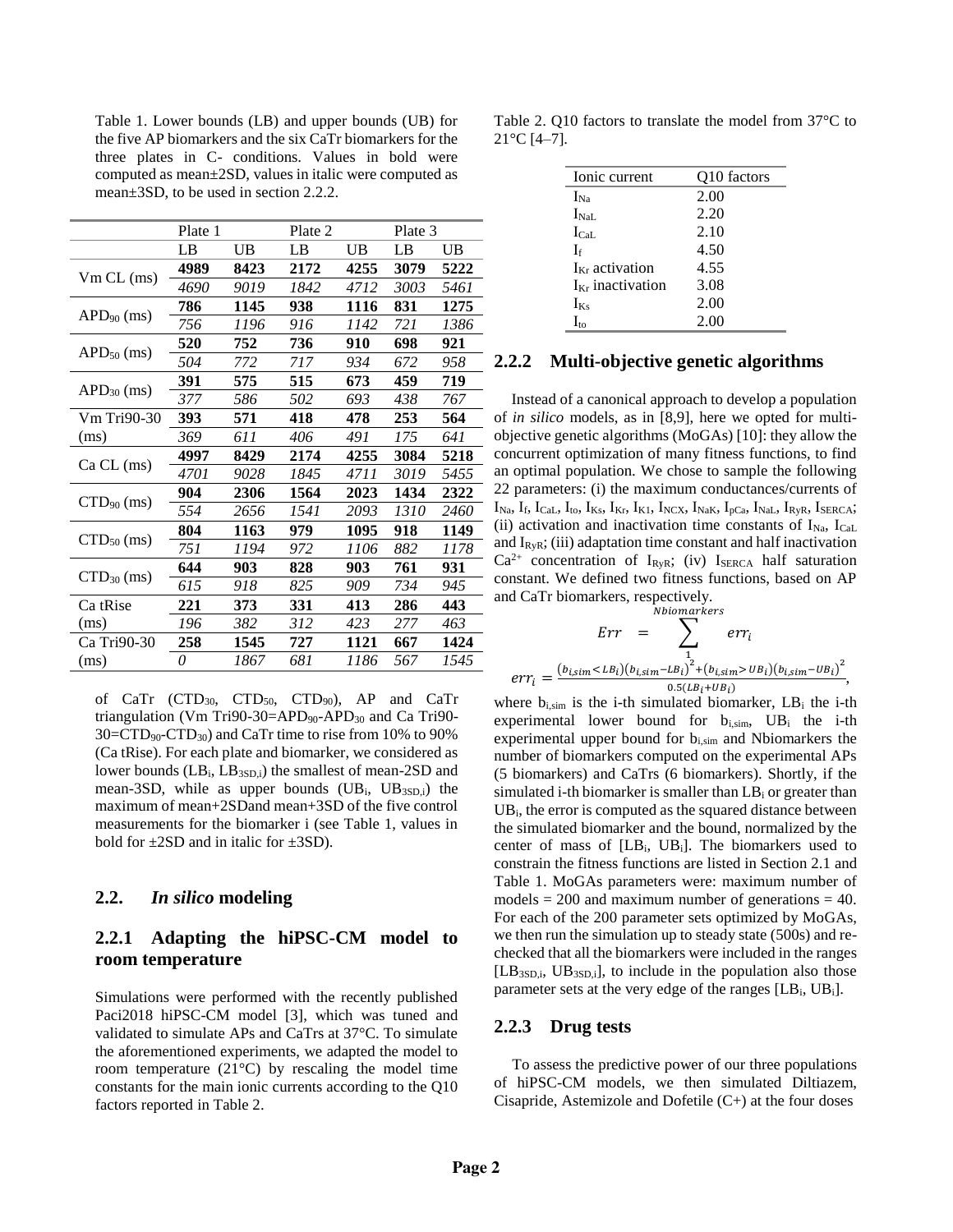Table 3.  $IC_{50}$  and Hill's coefficients (in brackets) for the four drugs in rows 2-7 [11]. The experimentally tested drug doses are reported in µM in rows 8-12.

|                |                | Diltiazem | Cisapride | Astemizole | Dofetilide |
|----------------|----------------|-----------|-----------|------------|------------|
| Ionic currents | $I_{Na}$       | 22.4      | 333.7     | 3          | 162.1      |
|                |                | (1.29)    | (1)       | (1.95)     | (1)        |
|                | $I_{Kr}$       | 13.2      | 0.02      | 0.004      | 0.03       |
|                |                | (1.16)    | (1.04)    | (0.78)     | (1.2)      |
|                | $I_{\rm{Cal}}$ | 0.76      | 11.8      | 1.1        | 26.7       |
|                |                | (1.14)    | (1)       | (1.66)     | (1)        |
|                | $C+$           |           |           |            | 0.0005     |
|                | D <sub>1</sub> | 0.01      | 0.0032    | 0.0001     |            |
|                | D2             | 0.1       | 0.01      | 0.001      |            |
|                | D <sub>3</sub> |           | 0.0316    | 0.01       |            |
|                | D4             | 10        | 0.1       | 0.1        |            |
| Doses (µM)     |                |           |           |            |            |



Figure 1. Spontaneous APs simulated by the Paci 2018 model at 37°C (green) and 21°C (blue).

tested experimentally. Of note, the biomarkers computed on APs and CaTrs after drug administration were not used for the parameter set identification with MoGAs. Drug administration was simulated with the single pore block model on the three control populations, as in [8]. In Table 3 we reported the  $IC_{50}$  and the Hill's coefficients for the four drugs, together with the experimentally administered doses and the blocking effects on the ionic currents.

## **3. Results**

Figure 1 compares the Paci2018 APs at 37°C and 21°C: as expected, the rate of spontaneous APs is slower and APD is longer at 21°C. This step helped also shifting AP and CaTr biomarkers closer to the experimental values recorded in C- conditions. MoGAs optimization produced three *in silico* control hiPSC-CMs populations, each representing the variability of a specific experimental plate. We then tested on each of these populations the corresponding drug which was tested experimentally. Specifically, Plate 1 (Diltiazem) contains 130 models, while Plate 2 (Cisapride) and Plate 3 (Astemizole) 200 models. Figure 2, 3 and 4 show the model distributions within the  $[LB_{3SD}, UB_{3SD}]$  variability intervals of the biomarkers in each plate. For each biomarker, simulations and experimental variability ranges are reported in C-, C+,



Figure 2. Diltiazem (D1, D2, D3, D4) and Dofetilide (C+) effects on the biomarkers, compared to control (C-). Red circles represent the experimentally recorded biomarkers, and the red bars the experimental variability intervals, for each dose. Blue diamonds are the simulated biomarkers.

D1, D2, D3 and D4 of the plate-specific drugs (Diltiazem was not simulated at D4). The population biomarkers are perfectly included within the experimental variability ranges for C-, thanks to the calibration process. However, drug simulations (D1, D2, D3 and D4) are also in agreement with the drug-induced changes observed in the experiment, although these experiments were not used for the optimization process. For example, Diltiazem shortens APD<sup>90</sup> and reduces Vm Tri90-30. Conversely, Cisapride and Astemizole prolong  $APD_{90}$  and  $CTD_{90}$ , increase Ca tRise and the triangulation of both AP and CaTr.

#### **4. Conclusions**

In this work we proposed a proof-of-concept optimization of *in silico* populations by means of MoGAs. We observed in particular that by optimizing an *in silico* population on the control experiments of different plates, we then obtain qualitative agreement between simulated and experimental drug effects, without using for a following optimization the experimentally recorded data on the same plate after drug administration. However, for some of the biomarkers, e.g. APD<sup>50</sup> and APD30, for all the three drugs, especially at the highest drug doses, the simulated drug effects look amplified compared to experiments, possibly due to nonspecific and/or multi-channel drug effects experimentally that are not reflected in the model. This work therefore